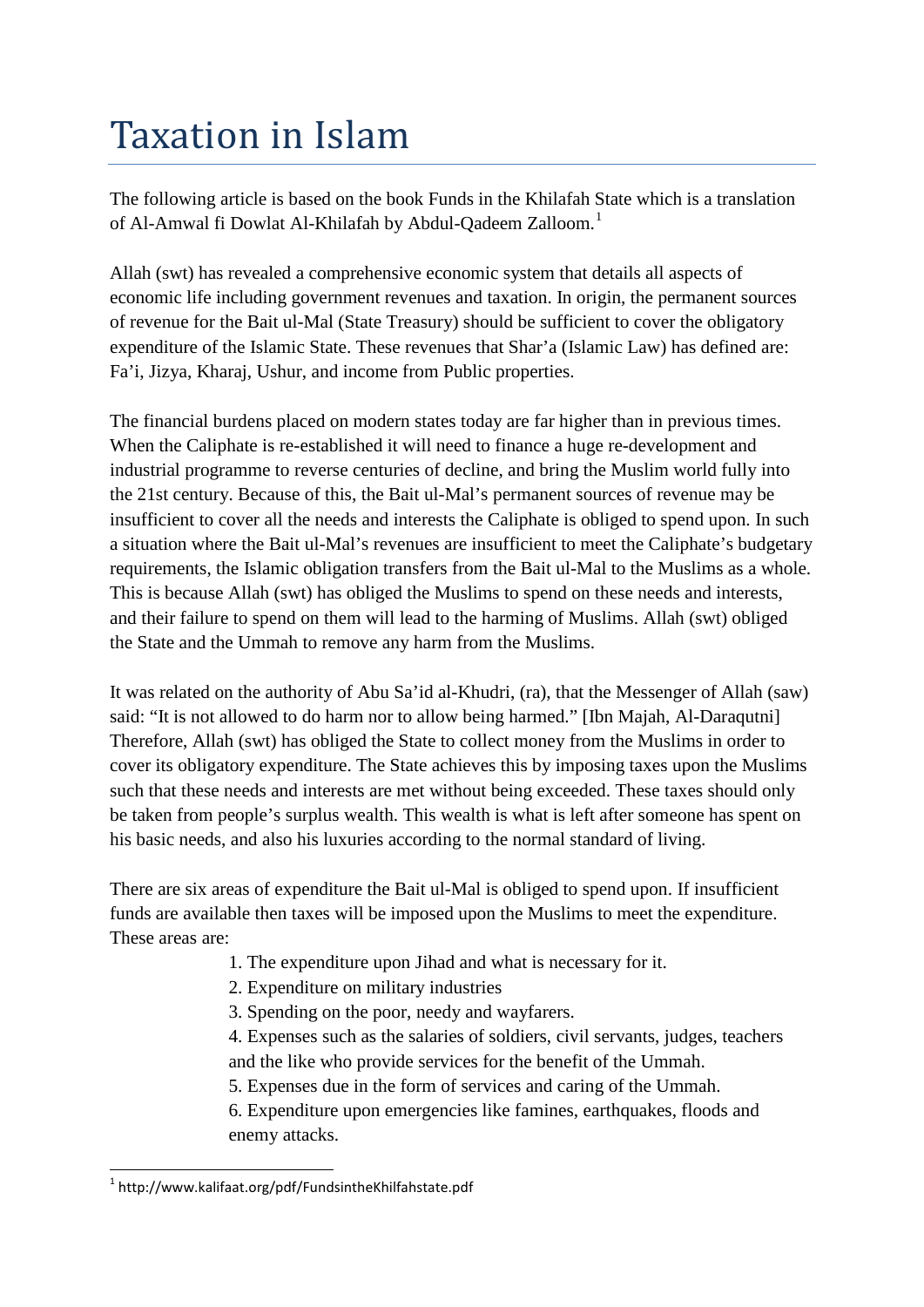#### *The expenditure upon Jihad and what is necessary for it*

The Islamic State is obliged to establish powerful and highly trained armed forces. These armed forces must be prepared with the latest and most sophisticated weapons such that their quality and quantity deter, subdue and frighten the enemy. These forces will liberate our lands from occupation, terminate the influence of the Kuffar in the Muslim world, and aid the state in conveying Islam to the world. Expenditure on Jihad and what is necessary for it is one of the rights due upon the Bait ul-Mal whether there are funds in the Bait ul-Mal or not. If there are funds available, then they are spent on Jihad and its requirements. If there are no funds, then the duty of spending on Jihad, as long as Jihad is obligatory and designated, transfers from the Bait ul-Mal to the Muslims, since Jihad is obligatory upon Muslims by wealth and person. Allah (swt) says:

#### ُ مْ تَعْلَمُونَانْفِرُواْ خِفَافًا وَثِقَالاً وَجَاهِدُواْ بِأَمْوَالِكُمْ وَأَنفُسِكُمْ فِي سَبِيلِ اللّهِ ذَلِكُمْ خَيْرٌ لَّكُمْ إِن كُنتُ ؘُ<br>֡֬ ِأ ًالى بىلەن بىلەن بىلەن بىلەن بىلەن بىلەن بىلەن بىلەن بىلەن بىلەن بىلەن بىلەن بىلەن بىلەن بىلەن بىلەن بىلەن بىلە<br>ئايدا بىلەن بىلەن بىلەن بىلەن بىلەن بىلەن بىلەن بىلەن بىلەن بىلەن بىلەن بىلەن بىلەن بىلەن بىلەن بىلەن بىلەن بى

"So go out, no matter whether you are lightly or heavily armed, and struggle in Allah'sway with your possessions and your persons: this is better for you, if you only knew." [TMQ At-Tawba: 9:41]

Anas (ra) narrated that the Messenger of Allah (saw) said: "Fight the polytheists with your wealth, lives and tongues." [Abu Dawud]

In addition, there are tens of Ayaat and Ahadith that oblige Jihad by wealth and person upon the Muslims.

In the situation where there are no funds in the Bait ul-Mal to spend on Jihad and its requirements, the State must encourage Muslims to contribute voluntarily to Jihad as the Messenger of Allah (saw) used to do. Abdur Rahman bin Khabbab as-Salmi said: "The Prophet (saw) gave a Khutbah (speech) and encouraged [people to donate] regarding the army of difficulty, so Uthman bin Affan said: 'Upon me are 100 camels with their saddle-blankets and saddle bags.' Then he (saw) descended the steps of the pulpit (Mimbar) and encouraged again, so Uthman said: 'Upon me are another 100 with their saddle-blankets and saddle bags.'"[Ahmed]

Hudhayfa bin al-Yaman said: "The Prophet (saw) sent a request to Uthman seeking assistance from him for the army of difficulty, so Uthman sent to him 10,000 Dinars which were poured before him. The Prophet (saw) began turning them before him while praying for him and he (saw) said: 'May Allah forgive you, O Uthman, for what you have made secret, what you have revealed, what you have hidden, and all that will be until the Hour comes. Uthman should not mind of any action he does after this.'"

If the voluntary contributions of the Muslims are insufficient to cover the designated Jihad, then the State will impose taxes upon Muslims up to the amount necessary and no more, to cover the expenditure. It is not allowed for the State to tax more than is required.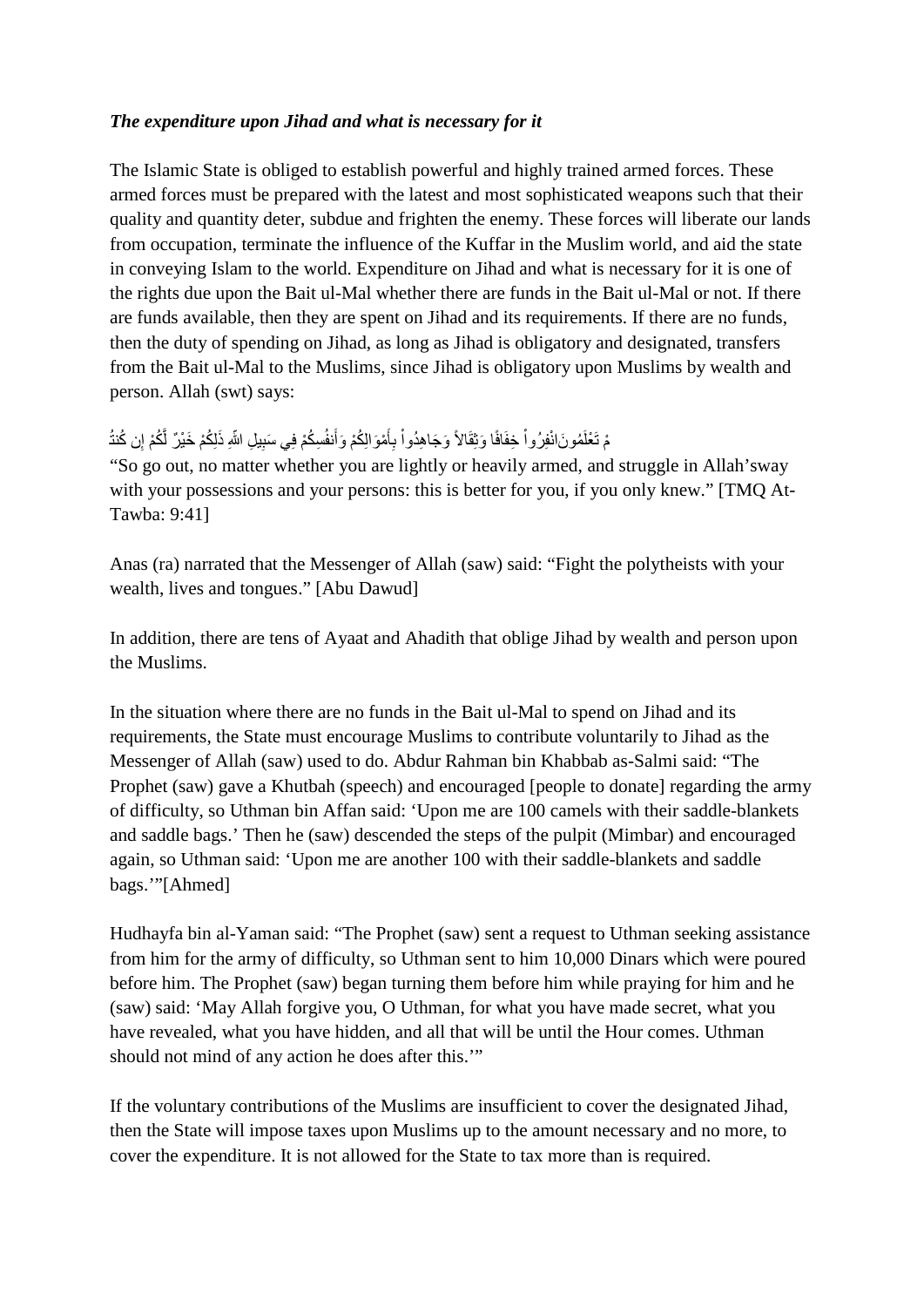#### *Expenditure on military industries*

The Islamic State is obliged to establish military and other associated industries to enable the manufacturing of the latest and most sophisticated weapons and equipment for the armed forces. This is because Jihad requires an army, and the army requires weapons so that it can fight. Building highly effective and powerful weapons requires manufacturing. Therefore the military weapons industry has a close relationship with Jihad.

For the State to be in full control of her affairs, and free from the influence and control of other states, she must undertake the production and development of her own weapons especially its vital weapons. This is so that the State has the most modern and developed weapons, irrespective of how much weapons develop and advance. Also the State must have under her control all that she requires of weapons to scare every enemy whether open or hidden, according to the State's international position.

The absence of these military factories in the Ummah makes Muslims dependent upon Kafir states for armament, a matter which may make the Muslims political will and decision making subject to the will and decisions of the Kuffar. These Kafir states do not sell weapons except with conditions attached that fulfil their interests, and this would inflict the most terrible harm upon the Ummah.

Establishing of these factories is therefore obligatory upon Muslims from the texts of the Ayaat and Ahadith that oblige Jihad upon Muslims by wealth and person by the indispensable indication (Dalalat al-Iltizam). This is because Jihad depends upon weapons and weapons require industry. This is also indicated by the saying of Allah (swt): يَعْلَمُهُمْ ةٍ وَمِن رِّبَاطِ الْخَيْلِ تُرْهِبُونَ بِهِ عَدْوَّ اللّهِ وَعَدُوَّكُمْ وَآخَرِينَ مِن دُونِهِمْ لاَ تَعْلَمُونَهُمُ اللّهُوَأُعِدُواْ لَهُم مَّا اسْتَطَعْتُم مِّن قُوَّ "Prepare whatever forces you [believers] can muster, including warhorses, to frighten off Allah's enemies and yours, and warn others unknown to you but known to Allah." [TMQ Al-Anfal: 8:60]

The preparation ordered by Allah (swt) is the preparation which achieves the terrorising of the enemies, whether they are open, hidden or potential enemies. This terror depends upon acquiring vital and developed weapons of the highest level, and acquiring of such weapons depends upon establishing factories. Therefore, this Ayah indicates the obligation upon the Ummah to establish factories by the indispensable indication (Dalalat al-Iltizam). Moreover, the absence of these factories inflicts a terrible harm upon the Ummah, and removing harm from the Ummah is obligatory. The removal of this harm will not be achieved except by establishing military, manufacturing and other associated industries.

It is permissible for individuals within the Ummah to establish all or some of these industries to manufacture the necessary weapons. If however, they do not establish them, or they only establish some of them, then the State is obliged to build factories necessary to produce all the weapons and equipment the armed forces need.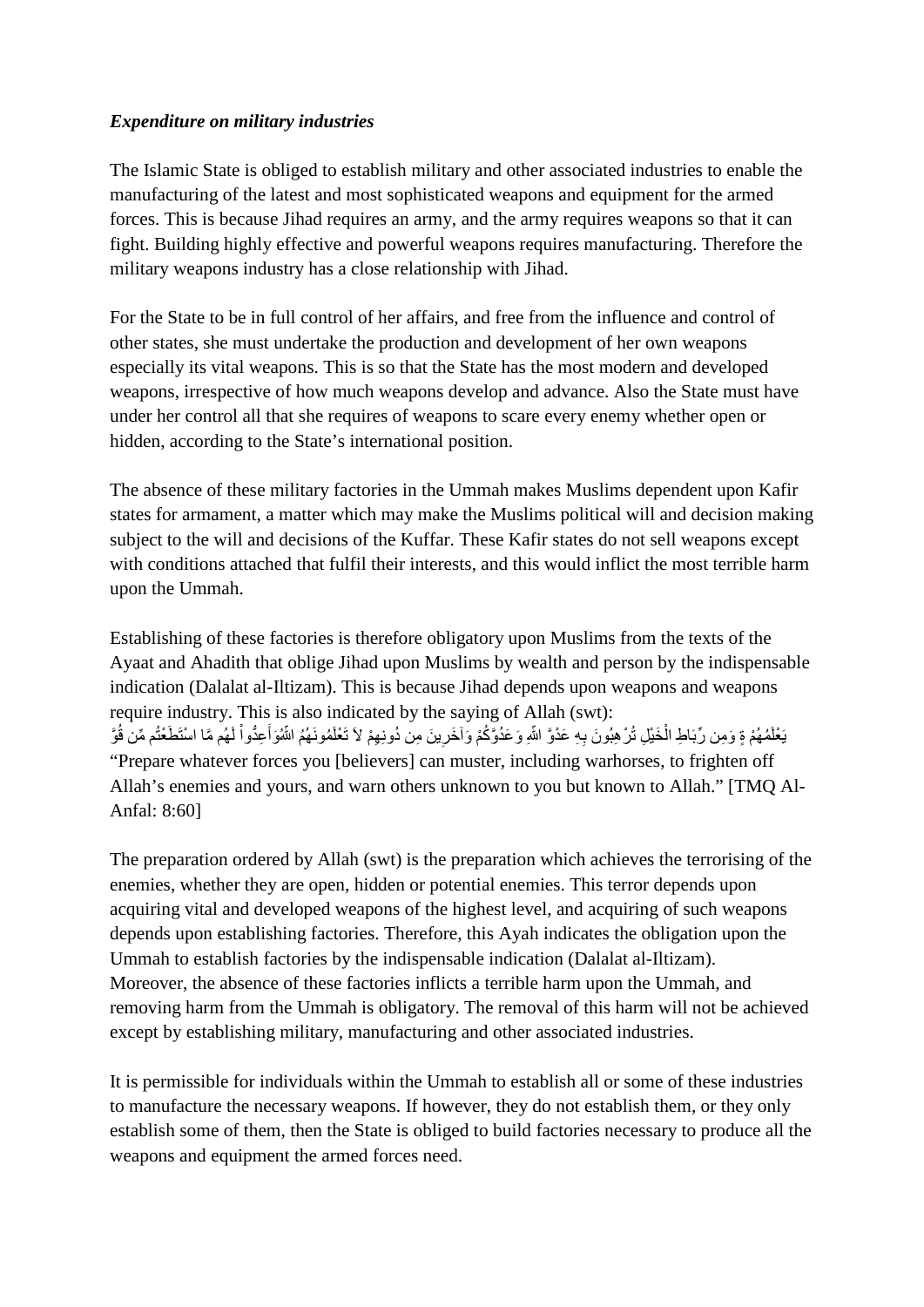Building these factories is one of the obligatory rights upon Bait ul-Mal, whether there are funds in it or not. If funds are present, then they are spent to build these factories. If there are no funds available then the financial obligation transfers to the Ummah. In this case the state introduces a tax in order to raise the necessary funds, irrespective of the amount.

#### *Spending on the poor, needy and wayfarers***.**

This is an obligation whether there are funds in the Bait ul-Mal or not. The expenditure is from the Bait ul-Mal, when there are sufficient funds. If there are no funds in the Bait ul-Mal then the obligation transfers to the Muslims. This is because spending upon the poor, needy and wayfarers has been obliged by Allah (swt) upon the Muslims in the form of Zakat and Sadaqah.

The Messenger of Allah (saw) has narrated from his Lord: "The one who goes to sleep satisfied while he knows that his neighbour next to him is hungry does not believe in me." [Tabarani]

Therefore, if there are funds available in the Bait ul-Mal to spend on the poor, needy and wayfarers then they are spent on them. If not, the obligation is transferred to the Muslims and the State raises taxes for this purpose such that the required amount of funding is raised.

# *Expenses such as the salaries of soldiers, civil servants, judges, teachers and the like who provide services for the benefit of the Ummah.*

Those who provide services for the benefit of the Ummah deserve, in return for providing these services, a wage from the Bait ul-Mal. Spending on their wages is an obligation whether or not there are funds in the Bait ul-Mal. If there are funds available then they are spent upon them. If not, then the obligation is transferred to the Muslims.

This is because Allah (swt) has ordained the authority (Sultan) for the Ummah. He (swt) obliged the Ummah to appoint a Caliph whom she pledges allegiance (Bay'ah) to hear and obey according to the Book of Allah and the Sunnah of His Messenger (saw).

The Caliph undertakes this authority on the Ummah's behalf and takes care of her affairs in accordance with the Book and Sunnah. Taking care of her affairs can only be accomplished by establishing the institutions of State, such as: judges, soldiers, teachers and civil servants. Appointing such people requires the payment of compensation and wages. Since Allah (swt) has obliged the Muslims to appoint such people, then He (swt) has also obliged them to pay their compensation and wages by indispensable indication (Dalalat al-Iltizam).

The Messenger of Allah (saw) appointed governors, employees, secretaries and assigned grants ('Atiyyat) for them. Similarly the Caliph's after him appointed governors, officials, judges, secretaries and soldiers, and they assigned grants for them from the Bait ul-Mal.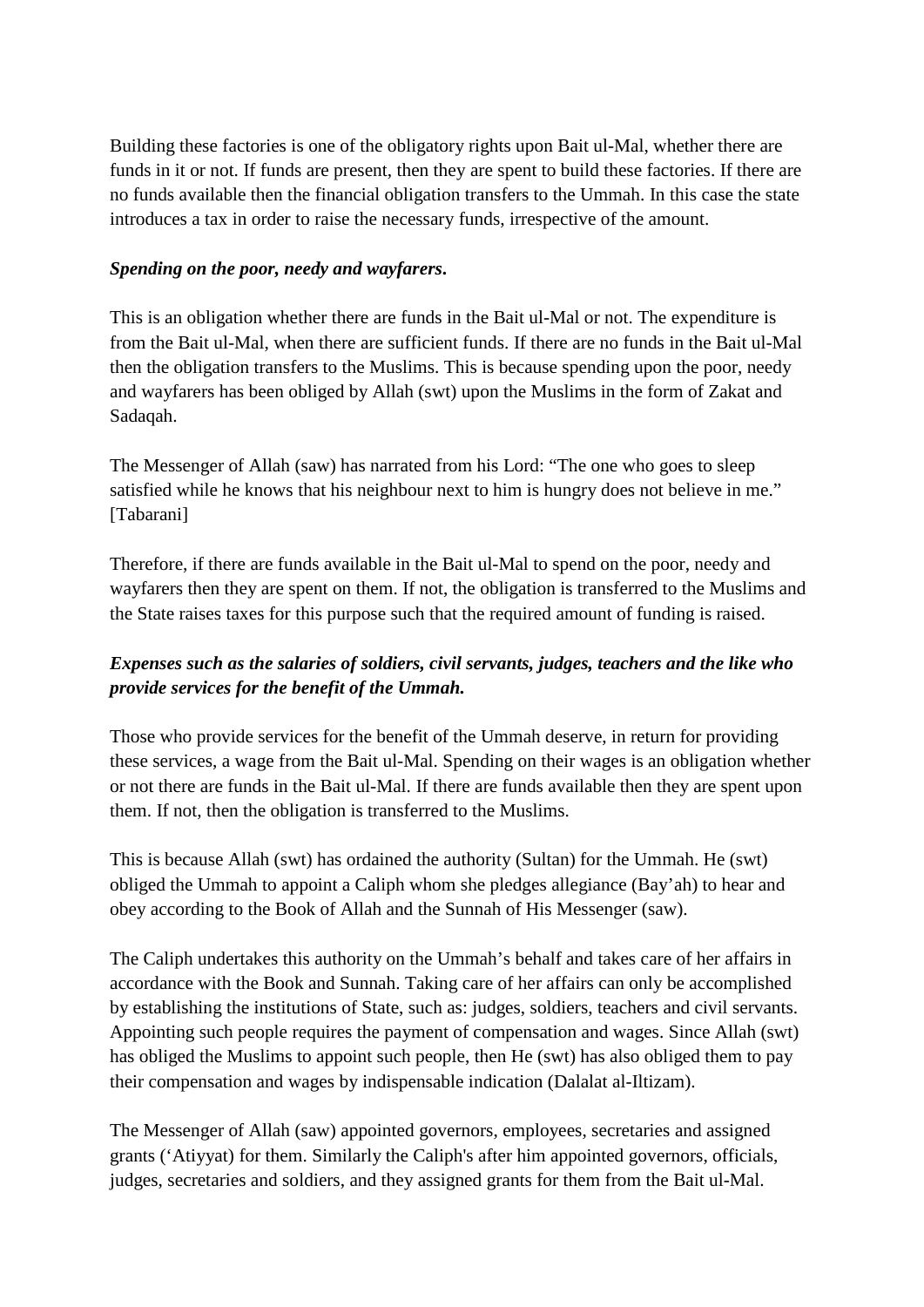Funding for these people is therefore taken either from the Bait ul-Mal or by imposing the required taxes on the Muslims where the Bait ul-Mal has insufficient funds for this purpose.

### *Expenses due in the form of services and caring of the Ummah*

These expenses are spent on utilities whose existence is considered a necessity (Dharura) such that in their absence harm would result to the Ummah. These utilities could include: public roads, schools, universities, hospitals, mosques, water supplies and similar services. The right of spending upon these matters is considered obligatory whether or not there are funds in the Bait ul-Mal. If there are funds in the Bait ul-Mal then they are used to establish these utilities. If not, then the obligation to spend upon them is transferred to the Muslims. This is because spending upon them is obligatory upon Muslims, since failure to establish them will result in harm to the Ummah. Harm must be removed both by the State and the Ummah due to the saying of the Prophet (saw): "It is not allowed to do harm nor to allow being harmed," and his (saw) saying: "Whoever harms (others) then Allah will harm him, and whoever overburdens them Allah will overburden him."[Hakim]. However, if the absence of services offered by the State does not harm the Ummah, then it is not obliged to provide them. An example is the opening of a second road or refurbishing it when there is another suitable road available that can meet people's needs, or building a school, university or hospital when there are others available, or widening streets that don't necessarily need to be widened. Another example is the establishment of projects where failure to do so does not result in harm to the Ummah, like mining nickel or building a shipyard to build commercial ships. The State undertakes all these matters only when there are surplus funds in the Bait ul-Mal. If there are no funds in the Bait ul-Mal, then the State does not undertake them nor is it permitted to impose taxes for them. This is because Muslims are not harmed by their absence, therefore establishing them is not obligatory. This is in contrast to the expenditure on services and utilities where the failure to spend on them results in harm to the Ummah. If there are funds in the Bait ul-Mal, they are spent upon establishing and providing the necessary utilities, if not, the State imposes taxes to raise the necessary amount provide these utilities.

#### *Expenditure upon emergencies like famines, earthquakes, floods and enemy attacks*

The right of spending on these matters is not linked to the presence of funds in the Bait ul-Mal. Such spending is obligatory irrespective of whether there are funds in the Bait ul-Mal or not. If there are funds in the Bait ul-Mal, then they must be spent immediately whenever these emergencies occur. If there are no funds, then it becomes obligatory upon the Muslims, and the funds have to be collected from them immediately and without delay. If harm is feared due to any delay, then the State borrows the amount necessary to spend upon these emergencies and then pays back what it borrowed from the money it collected from the Muslims.

The evidence for obliging this upon Muslims is the Hadith: "The one who goes to sleep satisfied while he knows that his neighbour next to him is hungry does not believe in me," and the Hadith: "Any community, whosoever they are, if a person among them became hungry,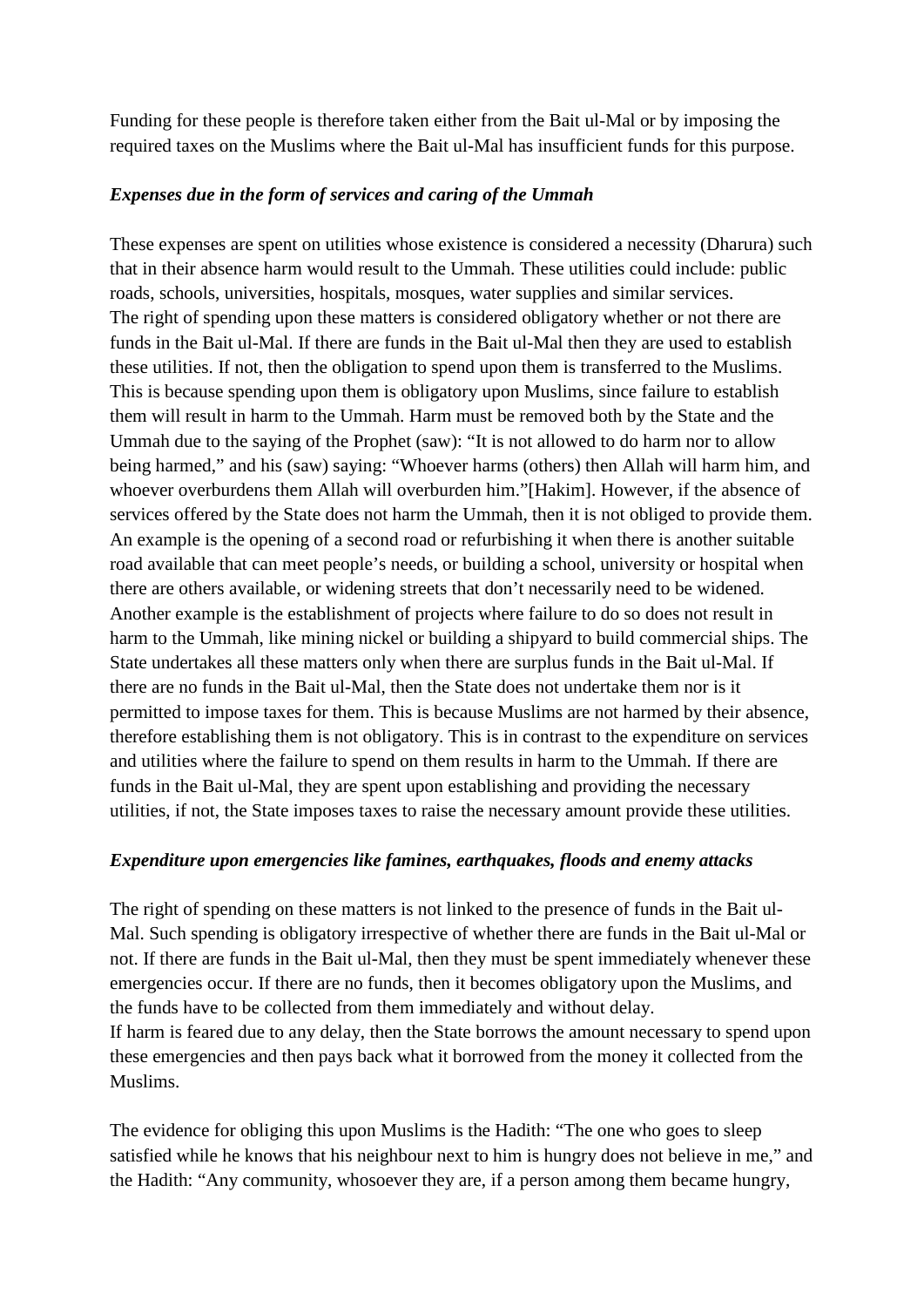they will be removed from the protection of Allah the Blessed, the Supreme." [Ahmed] This is in relation to famine. As for earthquakes and floods, the evidence for obliging Muslims to spend upon these natural disasters is the obligation of saving the unfortunate ones and removing harm from the Muslims. These are the interests that Muslims are obliged to spend upon when there are no funds in the Bait ul-Mal, and for which the State has to impose taxes upon Muslims when the permanent sources of revenues of the Bait ul-Mal and the revenues from the protected public properties (Hima), are insufficient.

#### *Wealth Tax*

Taxes are levied on the wealth of the Muslims which is in excess of their basic needs and their luxuries according to normal standards of living. Taxes are only collected from those who have surplus wealth and nothing is taken from those who have no surplus wealth. This is because the Messenger of Allah (saw) said: "The best Sadaqah is that given out of richness." The richness here means what the person can afford after satisfying his needs.

It was narrated from Jabir that the Messenger of Allah (saw) said: "Start with yourself when giving Sadaqah. If there remains any excess, then to your family. If there remains any excess, then to your relatives. If there remains any excess, then do like this, give those in front of you and those to your right and those to your left." [Muslim].kHe (saw) deferred the obligation of spending upon anyone else until after spending upon oneself. Taxes are similar to this are as they are like financial maintenance and Sadaqah.Allah (saw) says: They ask you what they should give: say, 'Give what you can' اِ يُنْفِقُونَ قُلِ الْعَفْوَوَيَسْأَلُونَكَ مَ َ ْا<br>ا اً<br>ا spare.'" [TMQ Al-Baqarah 2:219]. In other words, spending which causes no hardship and which is extra to one's needs. There is no concept of income tax in Islam as we find in western capitalist countries. Taxes are only levied on excess wealth and not on income. The State is also not allowed to impose indirect taxes such as sales taxes on goods and services. Nor can it impose taxes in the form of court fees, fees on petitions forwarded to the State, sale or registration of land, buildings or measurements or other types of taxes other than those in the shar'iah. This is because imposing oppressive or illegal taxation is one of the prohibited injustices about which the Messenger of Allah (saw) said: "He who imposes maks (custom duty) would not enter paradise." [Ad-Darimi, Ahmed and Abu 'Ubayd]

In western capitalist countries their taxation penalises the poor and vulnerable in society. Clever accounting and offshore Swiss bank accounts ensure the rich in western societies can avoid paying the majority of taxes altogether. In the UK for example, the Queen is one of the richest people in Britain yet she pays no income tax, whereas a poor single mother or an old age pensioner must pay income tax. With regressive taxes like the sales taxes on goods and services these hurt the poor more than the rich since the tax rates are the same for both. Unfortunately, the Muslim governments today see adopting the western capitalist system as the only way to achieve economic progress. We therefore find the same oppressive taxation introduced into Muslim countries such as the General Sales Tax (GST) in Pakistan. This is not to mention the endemic corruption where tax revenues are diverted from the State Treasury into the personal bank accounts of the rulers and other government officials.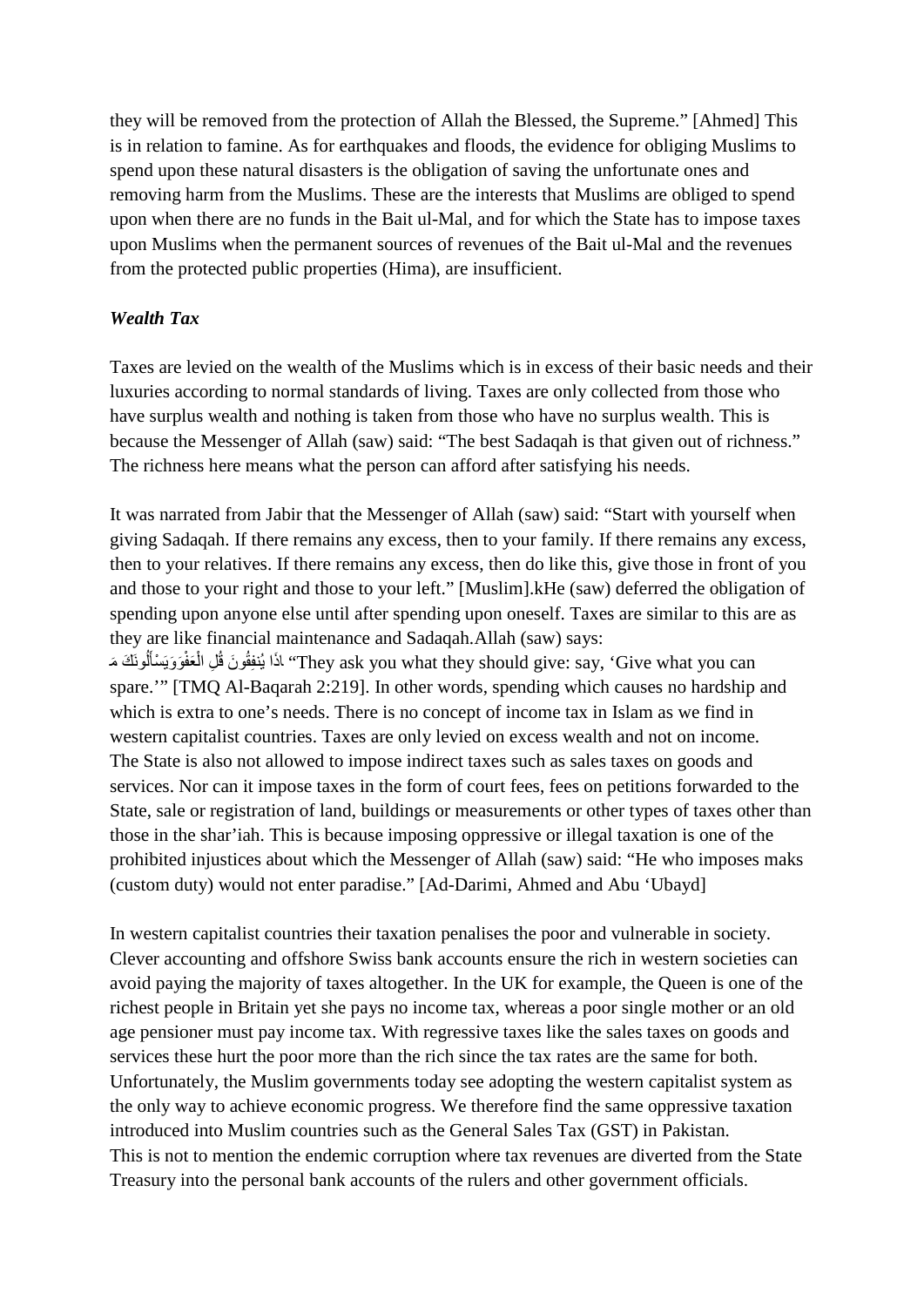Taxes in Islam are only collected to raise the amount necessary to cover the deficit in the obligatory expenditure of the Bait ul-Mal. When imposing taxation, no consideration is given to the notion of preventing the increase of wealth, or preventing richness or increasing the revenues of the Bait ul-Mal. Consideration is only given to fulfilling the required expenditure on the obligatory needs and interests on the State.

If any taxes are taken over and above the obligatory expenditure then this is considered a mazlama (injustice). The Court of Unjust Acts (mahkamat ul-mazalim) has the power to investigate any excessive taxation. If after the court's investigation the tax or tax-rate is deemed to indeed be a mazlama then the court can oblige the State to abolish or lower the tax and return any excess money to the Muslims. Therefore, the shar'iah has resolved the problem of financing the expenditure on the Ummah's needs and interests in a 21st century Caliphate.

### **Islamic Tax?**

Islam has a completely different perspective on the economy and tax as the Islamic basis is different to that of capitalism. Fundamentally taxation in Islam and under the khilafah puts the emphasis of taxation on wealth rather than income. The Islamic taxation system does not tax income, but taxes wealth. This means that the average person will be left with more disposable income and will be liable for tax on whatever wealth is left at the end of the year. This will have a significant effect on the economy. If we take figures from the British economy, and incorporate them in an Islamic model we can demonstrate the effect of this. In 2007 the average UK salary is £23,244, and the tax burden on this salary is 34% (income tax and National insurance together), which is just under £8000. This alongside indirect taxation (that is taxation on spending rather than income) as well as council tax, road tax, sales tax and so forth mean that the real tax burden falls at closer to the 40-50% mark. This means that the average person in this country is losing between £10,000-12,000 to taxation.

In Islam although simplified, the wealth tax falls at 2.5%. This means that the within one year, the average person can save at is at least £10,000. This means that the average person will have an extra £700 to spend each month as he will not be taxed on his income. Taking into account that the total UK workforce is approx 31 million this means that the extra money flowing around the economy would be £240 billion, if the income was not taxed. Therefore two or three people could easily enter into a business contract to supply some of the demand in the economy for consumer or manufactured goods thereby creating more employment in the economy. The net effect of this is that it will increase demand for goods and services right across the economy which will generate an increase in trade and in turn an increase in wealth for businesses. The main revenues of the khilafah are:

- 1. The different types of public property revenues
- 2. The properties of Zakat
- 3. Booties (Fai'),
- 4. Land Tax (Kharaj)
- 5. Head Tax (Jizya)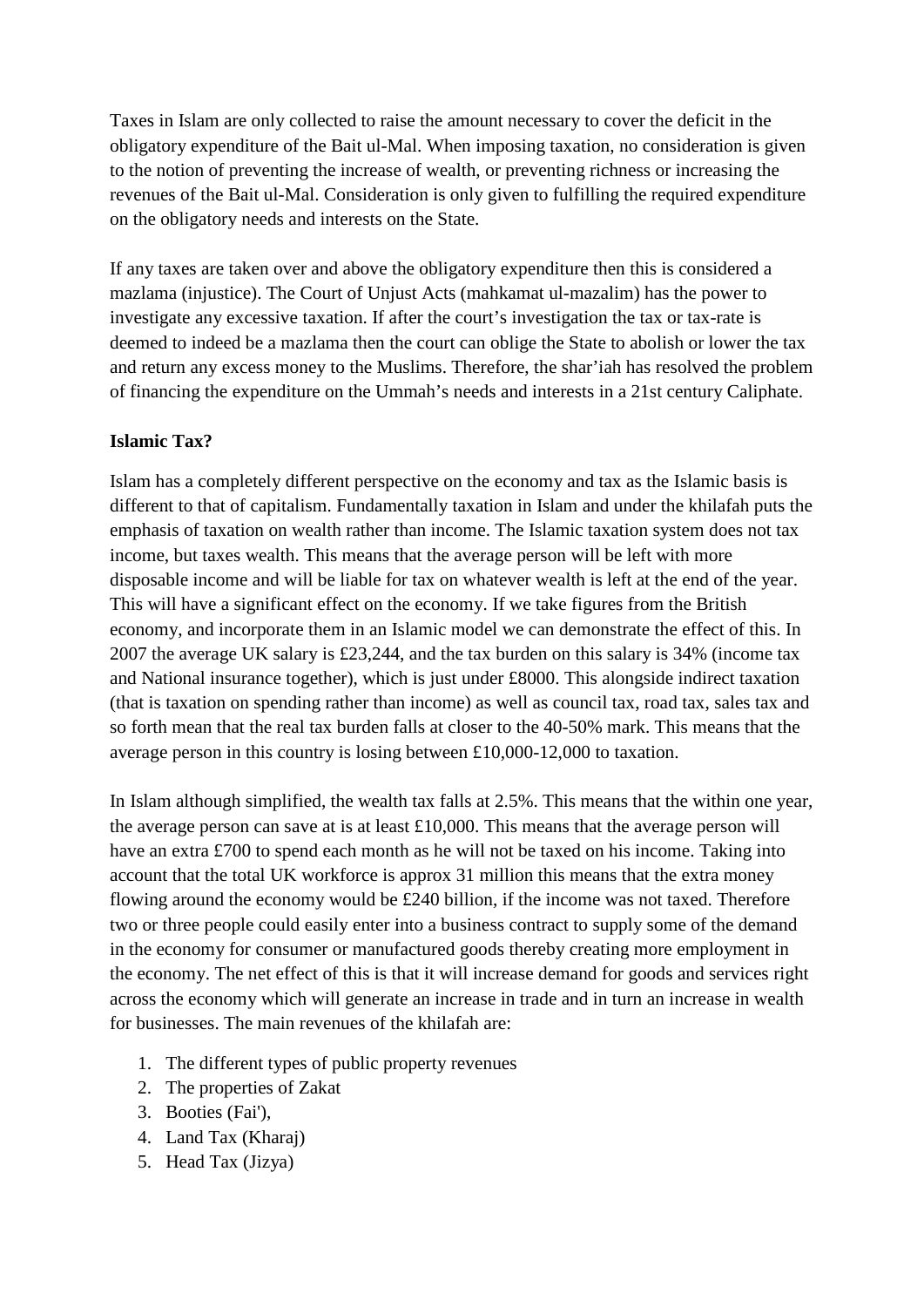### **The different types of public property revenues**

Islam funds the basic needs of its entire population by designating any utility regarded as indispensable for the community, such that its absence would require people to search far and wide for it, i.e. the asset is difficult to find and make use of as it requires refining, as a public property. This means the utilities would be publicly owned and the revenue generated would be administered for the benefit of all citizens. This is derived from the hadith of the Prophet ىلص هللا هيلع ملسو" Muslims are partners in three things: in water, pastures and fire".

Although the hadith mentioned just three things we can utilize qiyas (analogy) and extend the evidence to cover all instances of indispensable community utilities. Thus water sources, forests of firewood, pastures for livestock and the like are all public utilities as well as oil fields, electricity plants, seas, lakes, public canals, gulfs, straits, dams etc. The Khilafah will impose an admin charge on the people which will be revenue for the state. It will also export oil to nations abroad which will bring in huge amounts of wealth to the states treasury. In 2006 81 million barrels of oil were produced a day 45% of this was from the Muslim world that's nearly 38 million barrels a day, at current oil prices \$80 a barrel (12th Oct 2007) that's income of \$3 billion a day!

# **The properties of Zakat**

Zakat, the alms is a wealth tax liable on 2.5% of people wealth held for a year. The Zakat properties are kept in a special place in the Bait ul-Mal (state Treasury) and they are not spent except for the eight categories mentioned in the Qur'an. But the Khalifah is allowed to spend them, according to his opinion and Ijtihad, for whom he sees fit of the eight categories. This tax is a wealth distribution tax which is re-distributed to the poor, the needy, those with debts and for the dawah amongst other categories.

#### **Booties (Fai')**

This is the wealth that will come under the jurisdiction of the khilafah via the integration of the Muslim world. Islam obliges the Muslims to live under the khilafah which is the political structure of the Islam. The net result of this is the khilafah's economy will continually be integrating other economies as they come under its jurisdiction.

# **Land Tax (Kharaj)**

The Kharaj is a levy imposed on land; it's a type of land tax. The tax is calculated according to the quality of the land and the possible production worth. This will change the landscape of the Muslim world as much of the productive land remains unused today or in the hands of land owners who inherited vast amounts of land by the departing colonialists. This tax will be coupled with a number of other policies; the khilafah will initiate an agricultural revolution by providing grants, cheap rental of land to all its citizens to ensure its agricultural policy is met. Those landowners whose land remains unused for 3 years will have their land confiscated.